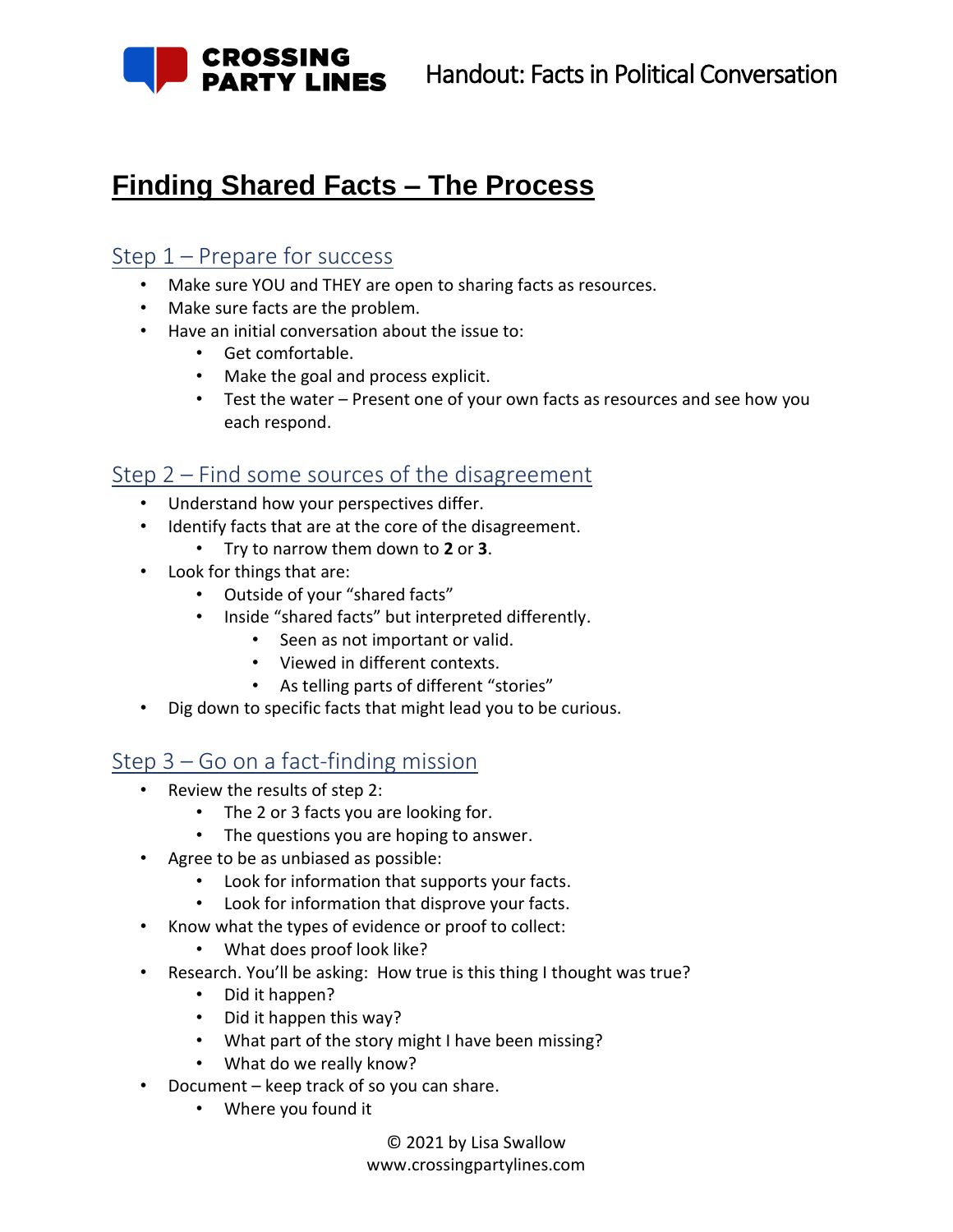Handout: Facts in Political Conversation

• How you see it relating to the quest

### Step 4 – Review your findings.

**CROSSING** 

**RTY LINES** 

Review facts together to see whether…

- You both accept the facts you found.
- You trust the sources.
- You agree they provide a bigger-picture view.

### Step 5 – Summarize and give thanks.

Talk through the experience.

- What did you learn?
- How have your views changed?
- How has your understanding of the other's views changed?
- Did you enjoy the experience?
- Did you feel it was successful?

Thank your conversation partner.

#### **Remember: Same facts ≠ same conclusion**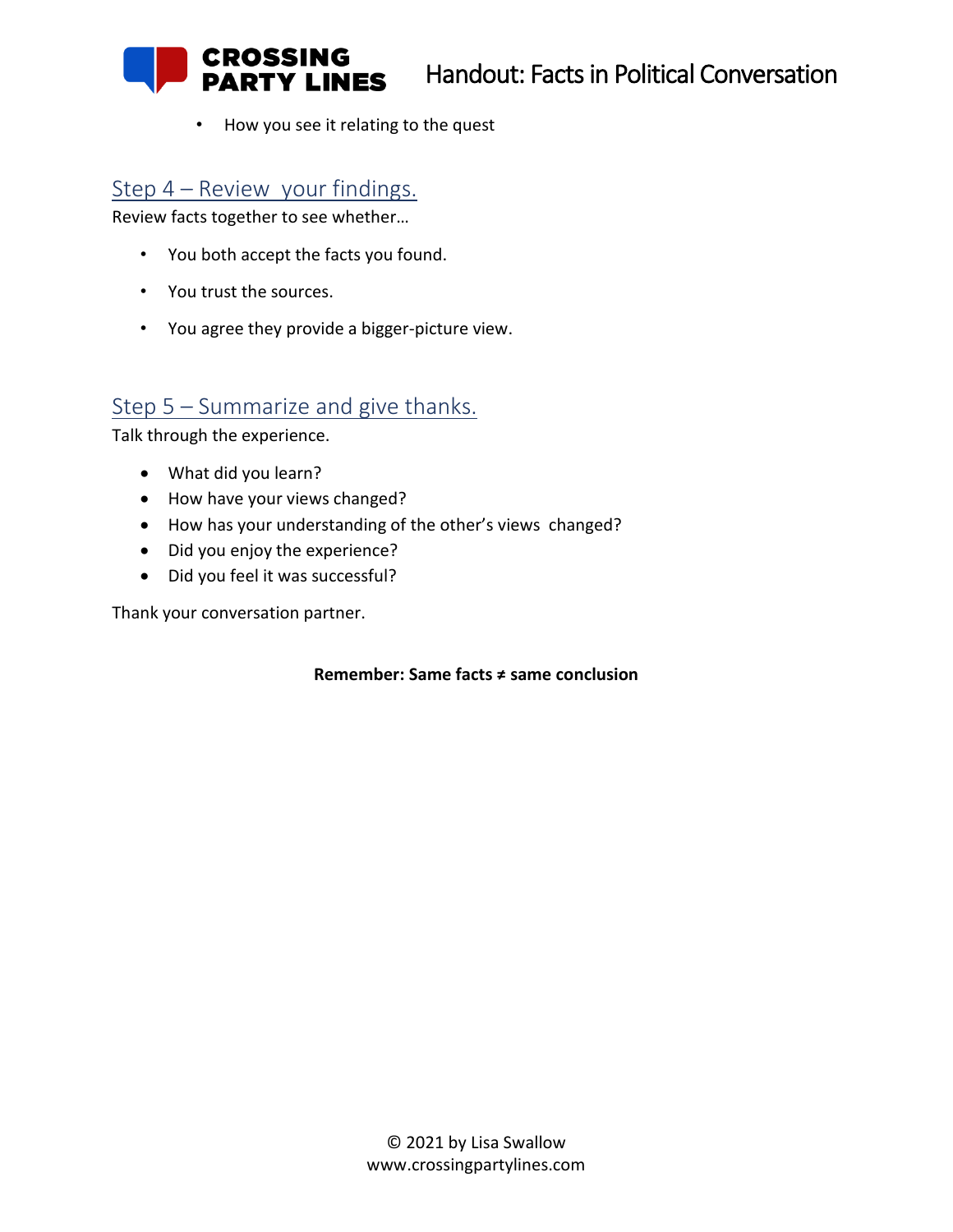

## **Presenting Facts as Shared Resources**

• Presentation matters because:

Your limbic system is primed to see danger.

People expect you to be trying to make them wrong.

• Make it very clear that you are:

Hoping to explore together.

Open to your information being wrong or incomplete.

Clear that your focus on this/these fact(s) is most likely influenced by your operating system: biases, preferences, beliefs, personal experiences.

Hoping to work together, searching online, sharing screens, not argue or debate.

## Prompts

- What I've been hearing/seeing is  $-\rightarrow$
- What have you seen/heard about this?
- I think my views hinge on what I've seen/heard about \_\_\_\_\_
- I am starting to believe what I've heard/seen about x is at the core of my views
- I know I only have some of the facts. What have you been hearing/seeing?
- You may have different sources. What do you know that I don't?
- What am I missing?
- If it is true that...<from my frame> is impacted by <??>, might you look at it all differently?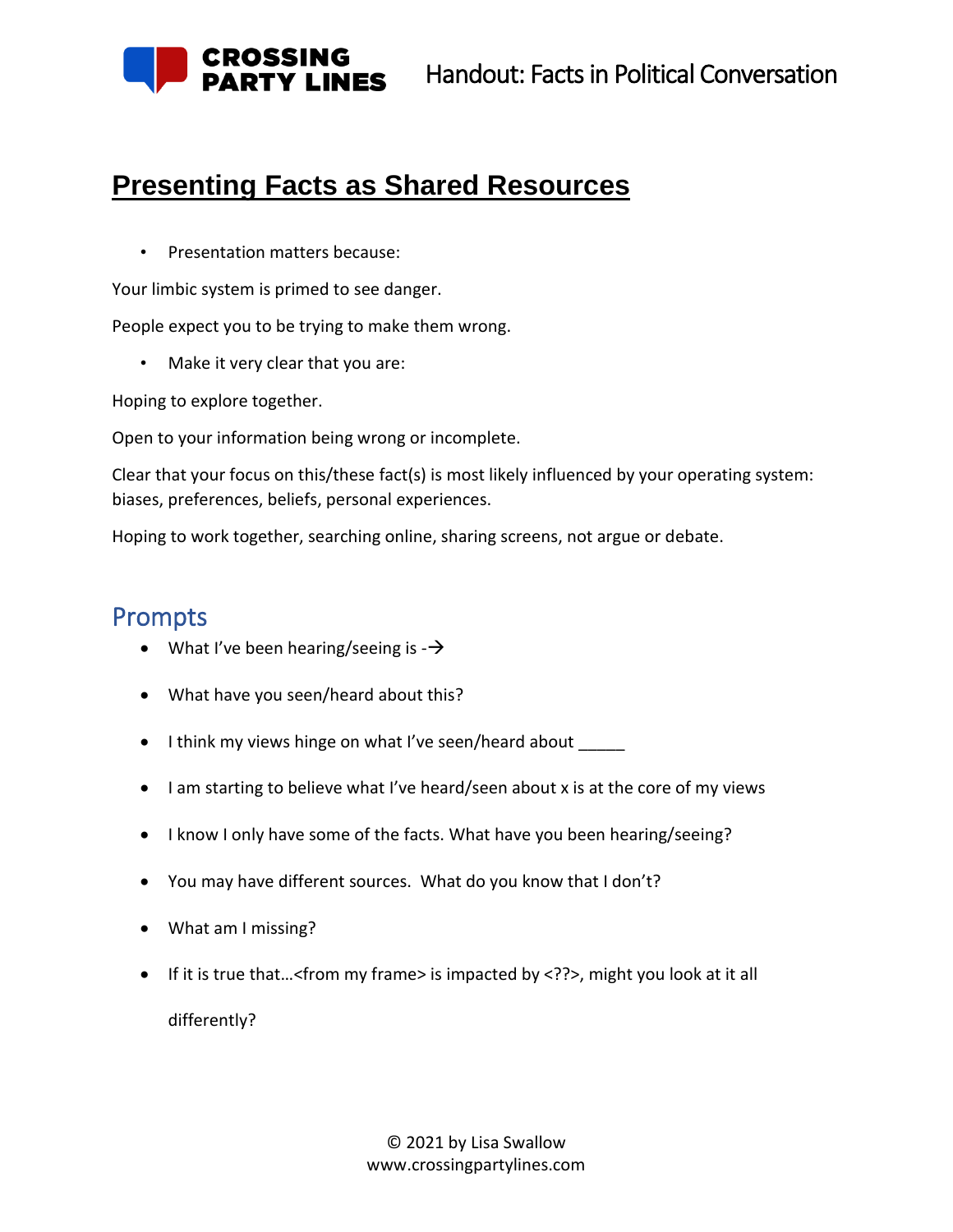

Handout: Facts in Political Conversation

## **Prompts for Finding the Core Facts**

- "What do you think might I am missing?"
- "What have I said that doesn't sound true to you?"
- "Would you accept that the issue isn't so black and white if it turned out that…?"
- "Would my argument make sense to you if you believed that…?"
- "Do you agree that learning more about <these facts> would impact how we both see the issue?"
- "What facts might lead you to be me more curious about <the issue>?"

# **Suggestions for Search Strings**

What's wrong with <topic> Arguments against <topic> Did X (say, do, happen) Did Y happen at X Who really did X Economic impacts of <topic> How is harmed by <topic>

Benefits of <topic>